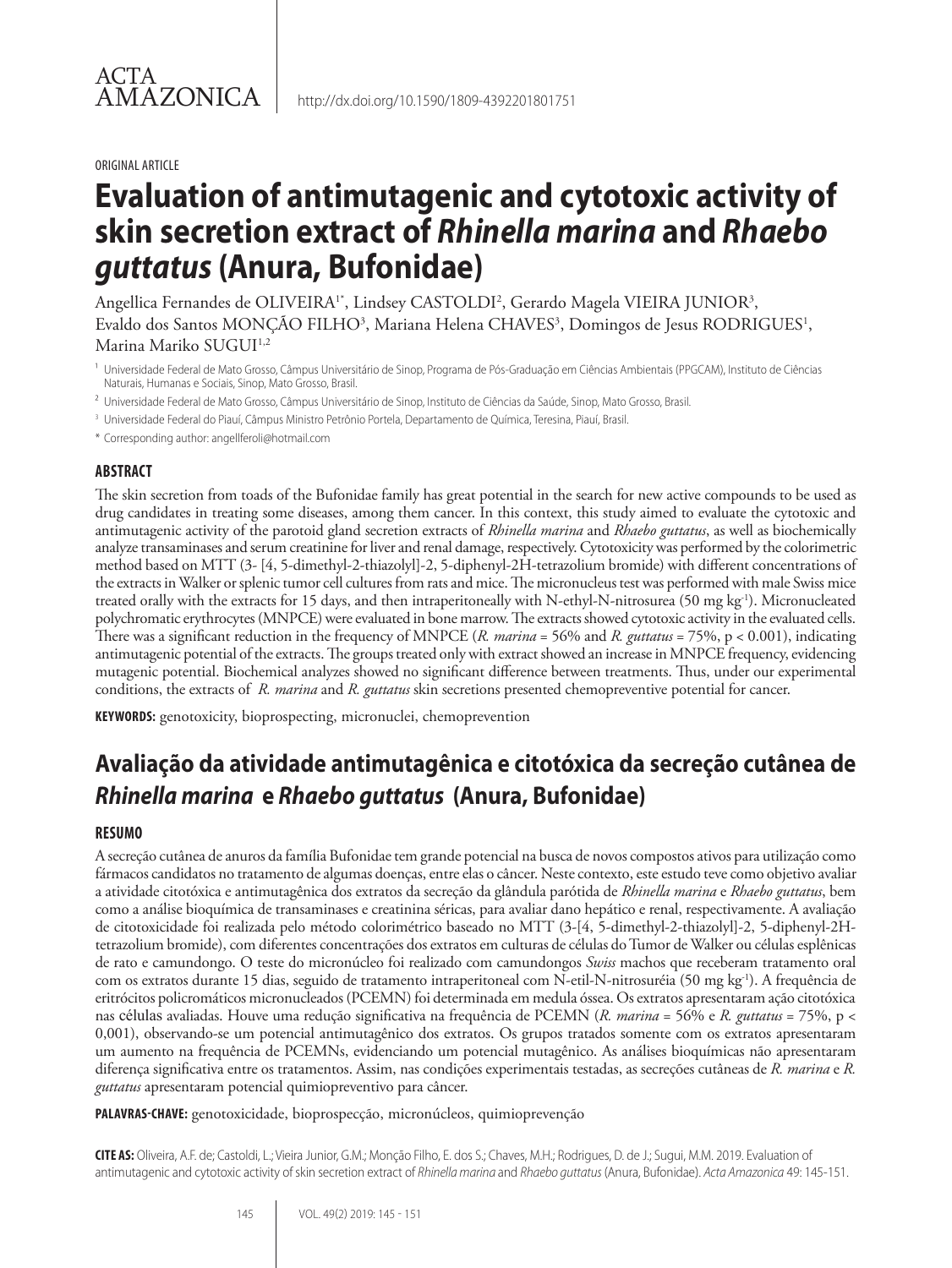

## **INTRODUCTION**

The search for new cancer drugs is one of the most prominent research areas of natural products (Cragg and Newman 2012). Numerous active compounds of animals in different phyla, such as chordates and arthropods, have already been studied with promising results (Calvete 2009). Animal toxins represent a rich source of bioactive compounds such as peptides and proteins (Favreau *et al*. 2006), which have been used more and more as pharmacological tools and as prototypes for drug development (Calvete 2009).

Bufonidae is a family of toads composed of approximately 471 species in 33 genera (Pramuk 2006). These include the c*ururu* toads, with prominence for the genus Rhinella (Frost 2015). *Rhinella marina* (Linnaeus 1758) is distributed from North America to the Brazilian Amazon (Frost 2015). *Rhaebo guttatus* (Schneider 1799) is commonly found in the southern Brazilian Amazon, and its geographical distribution extends from the Amazon region of Ecuador to the central Brazilian Amazon (Amphibiaweb 2016).

Bufadienolides (cardiac glycosides) are the main active compounds originating from toads of the Bufonidae family (Bagrov *et al.* 2009). These compounds have cardiotonic (Emam *et al.* 2017), antiviral (Wang *et al*. 2011), anti-bacterial (Cunha-filho *et al*. 2005), antiparasitic (Tempone *et al*. 2008; Banfi *et al*. 2016) and cytotoxic and/or antitumor activity (Cunha-Filho *et al*. 2010; Gao *et al*. 2011; Sciani *et al*. 2013; Ferreira *et al*. 2013; Zhang *et al*. 2013; Banfi *et al*. 2016).

Although bufadienolides are the main active components in bufonid gland secretions that have antitumor activity, their action mechnisms are still unclear(Chen *et al*. 2017). Four bufadienolides in the skin secretion of *Rhinella marina* (telocinobufagin, marinobufagin, bufalin and resibufogenin) and one in the secretion of *Rhaebo guttatus* (marinobufagin) have presented cytotoxic effects against different tumoral lines, highlighting the secretions of toad parotid glands as a promising source for new anticancer compounds (Ferreira *et al*. 2013).

Cancer treatment is still considered one of the most challenging problems in medicine and is the object of worldwide research (Fukumasu *et al*. 2008). Chemoprevention is a current strategy for cancer prevention by which natural and chemical products or their combinations are used to reduce the risk or delay the onset of this disease (Singh *et al*. 2014; Amereh *et al.* 2017). Considering that the identification of the biological potential of new compounds is relevant for identifying new agents with significant antineoplastic activity and toxicity to tumor cells, the present study evaluated the cytotoxic and chemoprotective potential of the crude extracts of the parotid gland secretion of *R. marina* and *R. guttatus*.

## **MATERIAL AND METHODS**

#### **Chemicals**

In the *in vitro* assay, RPMI 1640 19% SBF (Cultilab, Campinas – SP, Brazil) was used as the culture medium. For the *in vivo* assay, the chemical agent *N*-nitroso-*N*-ethylurea (ENU, CAS 759-73- 9, Sigma Aldrich, Saint Louis, USA) was diluted with phosphate buffer (pH 6.0) and intraperitoneally (i.p.) administered to test animals at the concentration of 50 mg/kg b.w.

#### **Crude extracts**

*Rhinella marina* and *Rhaebo guttatus* individuals were collected in a locality (9°13'46.71"S, 60°17'41.75"W) in Mato Grosso state, Brazil (collection license IBAMA/SISBIO # 30034-1 issued to D.J. Rodrigues). The secretions were obtained by manual compression of the parotoid macrogland and the animals were returned to nature after this procedure. Voucher specimens (*R. marina* - ABAM-H 1262 and *R. guttatus* - ABAM-H 1538) were deposited in the zoological collection (Acervo Biológico da Amazônia Meridional) of the Federal University of Mato Grosso (Universidade Federal do Mato Grosso - UFMT) at Sinop, Mato Grosso state (Brazil). Secretion samples were dried and extracted three times (5 mL) with CHCl<sub>3</sub>/MeOH (3:1) (chloroform/methanol) using ultrasound for 10 min at room temperature(Ferreira *et al.* 2013).

#### **Biological material**

Walker 256 Tumor cells, as well as rat and mouse splenic cells were used for the *in vitro* assay. Tumor cells were kindly provided by Eveline Aparecida Isquierdo Fonseca de Queiroz, of Universidade Federal do Mato Grosso (Sinop, Brazil).Tumor cells were obtained through the inoculation of these cells into the peritoneal cavity of rats in the laboratory, where the tumor developed and was later removed for seeding on microplates.

#### *In vivo* **experiment**

For the *in vivo* assay, 6-week old male *Swiss* mice (mean weight 30 g) were used. The mice were obtained from the central breeding colony of Universidade Federal do Mato Grosso - UFMT at Cuiabá (Brazil). During the experimental period, seven mice per group were kept in collective cages for 15 days at the breeding colony (CAIC) of UFMT at Sinop (Brazil), under controlled conditions of temperature (22  $\pm$ 2 °C), humidity (50  $\pm$  10%), and 12-hour light/dark cycle, receiving pelleted commercial feed and filtered water *ad libitum*. All procedures were performed with the approval of the Committee on Ethics in the Use of Animals (CEUA) of UFMT/Cuiabá under protocol # 23108.720739/2016-12.

The following experimental protocol was used:

Group 1: Negative control group. The animals were treated with water via gavage throughout the experimental period. On the 15<sup>th</sup> day the animals were treated intraperitoneally with 0.9% NaCl (0.1 mL 10  $g^{-1}$  b.w.) and sacrificed 24 hours after treatment to obtain bone marrow cells.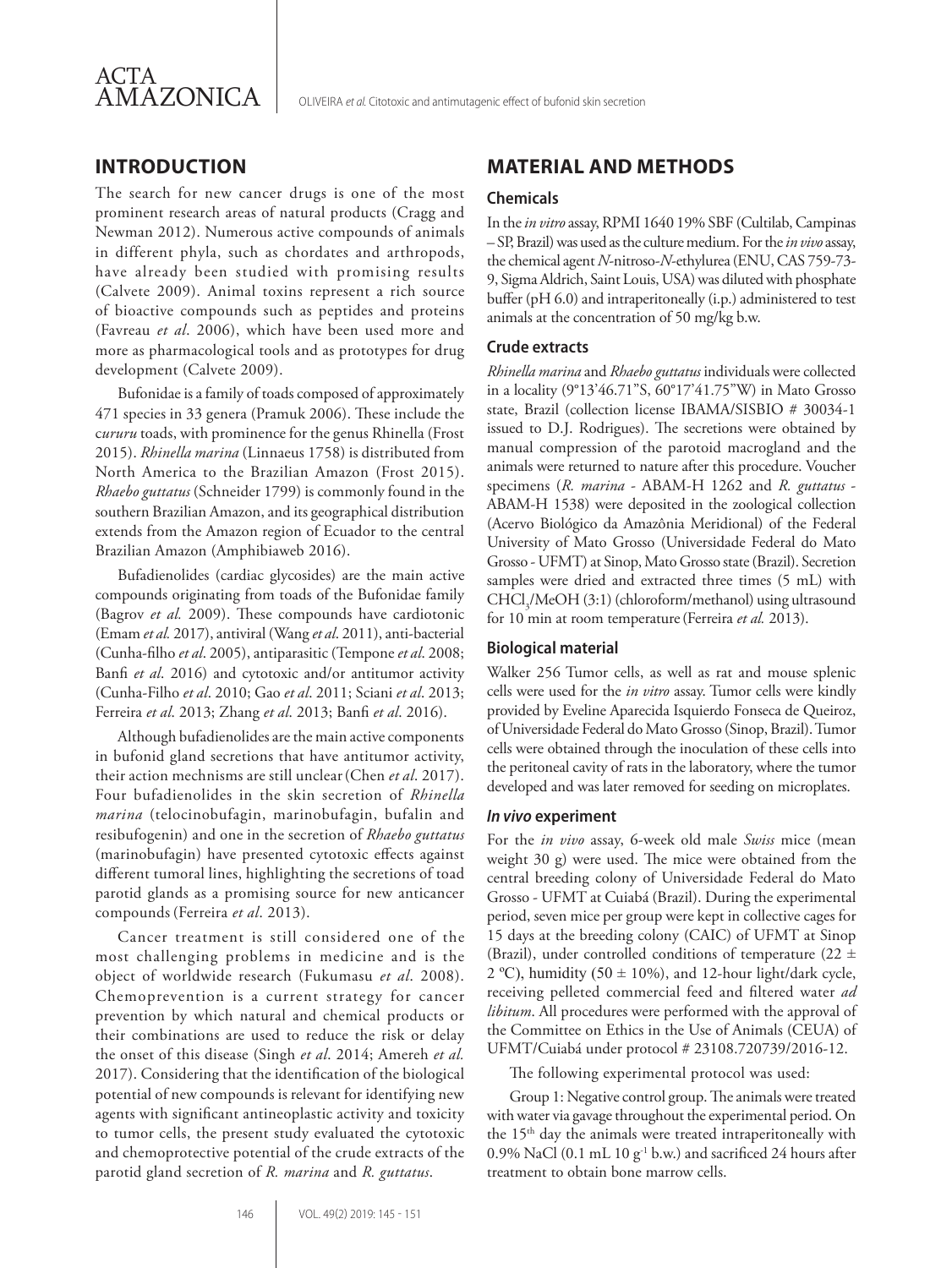Group 2: Positive control group. The animals were treated with water via gavage throughout the experimental period. On the 15<sup>th</sup> day the animals were intraperitoneally treated with ENU (50 mg kg<sup>-1</sup> b.w.) and sacrificed 24 hours after treatment to obtain bone marrow cells.

Groups 3 and 4: The animals were treated with extract of *Rhinella marina* and *Rhaebo guttatus*, respectively, via gavage throughout the experimental period. On the 15<sup>th</sup> day the animals received intraperitoneal treatment with ENU (50 mg kg-1 b.w.) and were sacrificed 24 hours after treatment to obtain bone marrow cells.

Groups 5 and 6: The animals were treated with extract of *Rhinella marina* and *Rhaebo guttatus*, respectively, via gavage throughout the experimental period. On the  $15<sup>th</sup>$  day the animals received intraperitoneal treatment with 0.9% NaCl (0.1 mL 10 g<sup>-1</sup> b.w.) and were sacrificed 24 hours after treatment to obtain bone marrow cells.

The amount of feed provided to mice in each group was weighed every day to verify possible toxicity of the extract throughout the experimental period in order to control for potentially toxic effects of the extracts that may affect feed intake and weight gain of the mice.

#### *In vitro* **cytotoxicity assay**

ACTA

AMAZONICA

For the cytotoxic activity analysis, we used the colorimetric method based on MTT (3-[4,5-dimethyl-2-thiazolyl]-2,5 diphenyl-2H-tetrazolium, Cell Growth Determination Kit MTT Based, Sigma Aldrich, Saint Louis, USA) according to the manufacturer's recommendations. MTT is tetrazolium salt, which becomes insoluble in water by forming formazan crystals and soluble in organic solvents after cleavage by mitochondrial dehydrogenases of cells, where only the enzymes of living cells cause this conversion (Mosmann 1983). In cell culture medium, MTT converted to formazan is solubilized and can be read by spectrophotometry (Mosmann 1983). This reaction can be expressed as a percentage of live cells according to the absorbance, thereby obtaining the cell viability percentage. Absorbance values (abs) were measured on the Thermo Plate Spectrophotometer, microplate reader, TP READER. The cellular inhibition percentage was calculated by the equation:  $CI\% = \{[(abs control) - (abs$ sample)] / (abs control)} x100.

Walker 256 Tumor cells (1x10<sup>6</sup> cells mL<sup>-1</sup>) (Colquhoun and Schumacher 2001), splenic cells from rats (Spinardi-Barbisan *et al*. 2004) and mice (4x106 cells mL-1) (Albiero *et al*. 2016) were seeded in triplicate in 96-well plates with 100 μL of RPMI 1640 medium with 19% FBS (Cultilab, Campinas – SP, Brazil) (Spinardi-Barbisan *et al*. 2004; Samarghandian *et al.* 2016) together with 100 μL of the compounds tested at concentrations of 7.81; 15.62; 31.25; 62.5 and 125 μg mL-1, diluted in RPMI 1640 with 19% FBS. Next, 100 μL of RPMI 1640 with 19% FBS was used as a control of cell

viability with the corresponding cellular concentrations. The microplates were cultured for 24 hours in an incubator with humidified atmosphere at 5%  $CO<sub>2</sub>$ , 37 °C. Independent triplicates were performed for each cell type, representative of the cell inhibition percentage and of the presented  $CI_{50}$ (concentration of compound capable of causing 50% death of the cells relative to the control culture).

#### *In vivo* **micronucleus assay**

The micronucleus test in rodent bone marrow erythrocytes is used to detect and quantify the mutagenic effect of certain compounds on the cell life cycle. The technique for obtaining and preparing the bone marrow erythrocyte slides to evaluate the micronucleus (MN) frequency followed MacGregor *et al*. (1987), where 1000 cells per animal were analyzed under a light microscope with a 1000x (immersion). The material was analyzed blindly and the slides were decoded at the end of analyzes.

The reduction percentage of the frequency of micronucleated polychromatic erythrocytes (MNPCEs) was calculated by the following equation (Manoharan and Banerjee 1985; Waters *et al*. 1990):

% reduction =  $(Frequency of MN in A) - (Frequency of MN in B) x 100$ (Frequency of MN in A) – (Frequency of MN in C)

Where A corresponds to the group treated with ENU (positive control), B corresponds to the group treated with *R. marina* or *R. guttatus* extract plus ENU and C corresponds to the group treated with NaCl 0.9% (negative control).

#### **Biochemical analysis**

Serum levels of alanine aminotransferase (ALT) and aspartate aminotransferase (AST) liver enzyme levels, as well as creatinine (CRT), were used as indicators of hepatic and renal damage, respectively. Whole blood samples from each animal were collected in anticoagulant free microtubes and centrifuged at 3500 rpm for 10 minutes. The supernatant was separated and stored at -20 °C for further determinations of serum biomarkers. The samples were measured through the COBAS INTEGRA® 400 Plus Roche® analyzer by the chemiluminescence method.

#### **Statistical analysis**

The frequency of micronucleated cells was compared among experimental groups using a chi-square test (Pereira 1991). Biochemical parameters, feed consumption and body weight were compared among treatments through analysis of variance (ANOVA), complemented by the Tukey and Scott-Knott test, using the SISVAR 5.6 program (p < 0.05). The  $CI_{50}$  was calculated through a linear regression analysis (GraphPadInStat 3.06).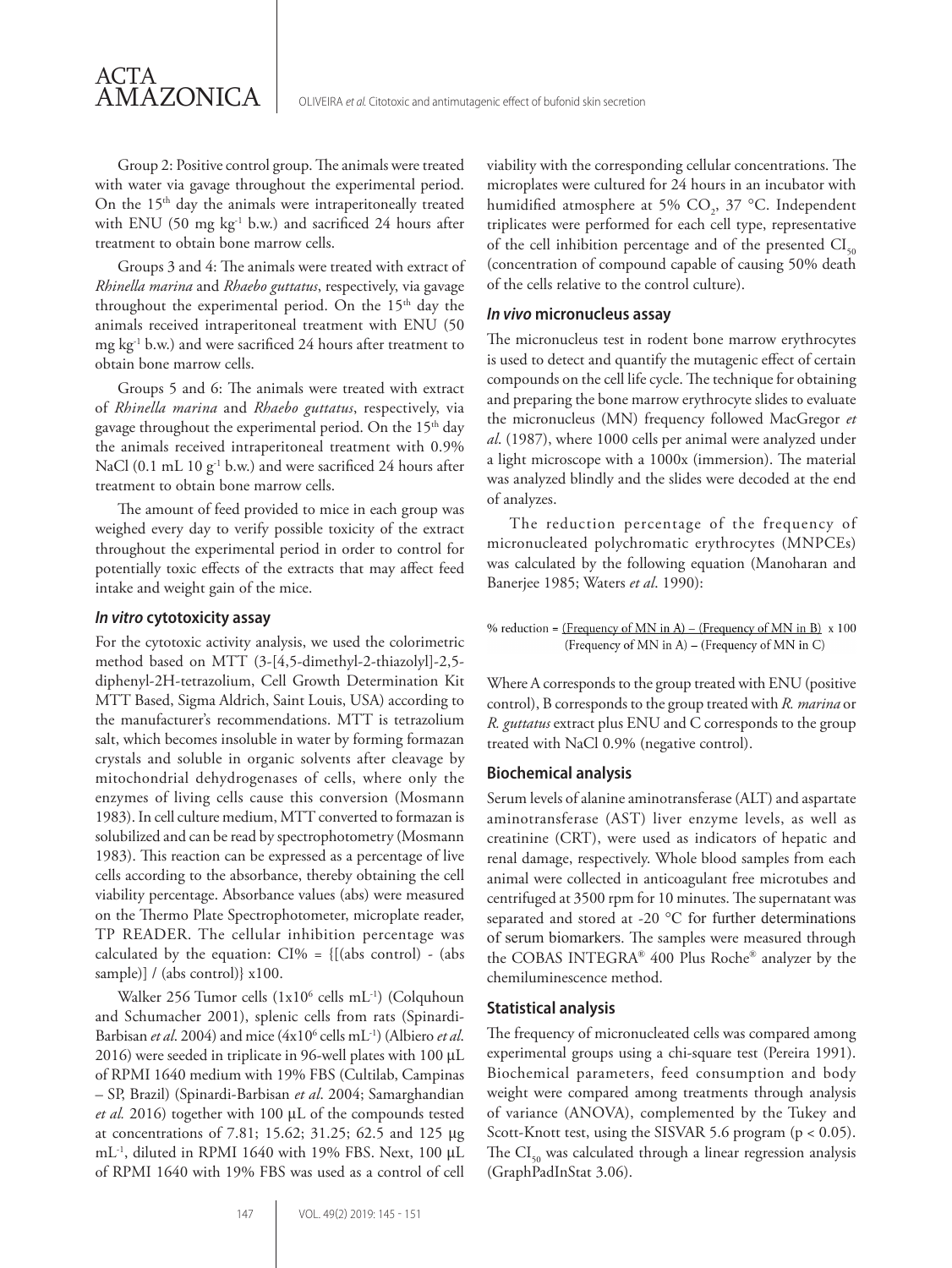

## **RESULTS**

The extracts presented cytotoxicity for the studied cells in all evaluated concentrations. The toxic effect was lower on the rat (*R. marina*: 10.98%) and mouse (*R. marina*: 1.96%; *R. guttatus*: 0.33%) splenic cells at the concentration of 7.81 μg mL<sup>-1</sup>. The 125 μg mL<sup>-1</sup> concentration had the highest inhibition rates for all cells tested. It is important to note that the inhibitory effect of *R. guttatus* extract on splenic cells was more pronounced than the effect of *R. marina* extract (Table 1). Thus, the concentration of 7 μg mL<sup>-1</sup> was chosen for the *in vivo* experiment.

The groups treated with the *R. marina* + ENU and *R. gutttatus* + ENU extracts at a concentration of 7 μg mL-1 showed a significant reduction in the frequency of MNPCEs in relation to the positive control group ( $p < 0.001$ ) of 56% and 75%, respectively. The groups treated with extracts + NaCl had significantly higher MNPCE frequency relative to the negative control ( $p < 0.01$ ), indicating mutagenic potential of the extracts. Both venom extracts showed antimutagenic and mutagenic activities under the tested conditions (Table 2).

The groups treated with *R. marina* and *R. guttatus* extracts did not differ significantly from the positive and negative controls in plasma concentrations of AST, ALT and CRT. The results indicate that there was no toxic effect of extracts on the liver or on the kidneys of treated animals during the experimental period (Table 3).

The average feed intake of the mice during the experimental period differed significantly among groups (p < 0.05). Highest feed consumption was recorded for the group treated with *R. guttatus* extract + ENU, followed by the *R. marina* + NaCl and *R. guttatus* + NaCl groups (Table 4).

**Table 1.** Frequency of splenic (rat and mouse) cell inhibition (CI) and Walker's Tumor 256 cells cultured with *Rhinella marina* and *Rhaebo guttatus* skin secretion extracts for 24 hours at 37 °C and 5% CO.

|                                                 | Rhinella marina |               |                   | Rhaebo guttatus |               |                   |
|-------------------------------------------------|-----------------|---------------|-------------------|-----------------|---------------|-------------------|
| Concentration<br>$(\mu q \text{ mL}^{-1})$      | Spleen<br>mouse | Spleen<br>rat | Walker's<br>tumor | Spleen<br>mouse | Spleen<br>rat | Walker's<br>tumor |
| 125                                             | 21.47           | 29.02         | 47.91             | 66.40           | 62.67         | 42.21             |
| 62.50                                           | 2.88            | 20.26         | 25.45             | 56.53           | 41.59         | 36.43             |
| 31.25                                           | $-1.37$         | 18.04         | 30.82             | 43.07           | 43.10         | 40.70             |
| 15.62                                           | 1.70            | 24.51         | 32.80             | 17.16           | 37.33         | 40.70             |
| 7.81                                            | 1.96            | 10.98         | 31.81             | 0.33            | 30.04         | 33.42             |
| $Cl_{\epsilon_0}^{\ast}(\mu q \text{ mL}^{-1})$ | 306.46          | 330.95        | 179.24            | 74.92           | 77.60         | 340.78            |

\*Concentration required to cause 50% cell death relative to the control culture.

| Treatment                        | N analyzed PCEs   | <b>MNPCFs</b> |      | % reduction |  |
|----------------------------------|-------------------|---------------|------|-------------|--|
|                                  |                   | N             | $\%$ |             |  |
| Water $+$ 0.9% NaCl <sup>a</sup> | 6000 <sup>c</sup> | 217           | 3.61 |             |  |
| Water + $FNU^b$                  | 6000 <sup>c</sup> | 398           | 6.63 |             |  |
| RM Extract + FNU                 | 7000              | $796***$      | 4.22 | 56          |  |
| $RG$ Extract $+$ FNU             | 7000              | $262**$       | 3.74 | 75          |  |
| $RM$ Extract $+$ 0.9% NaCl       | 7000              | $323*$        | 4.61 |             |  |
| $RG$ Extract $+$ 0.9% NaCl       | 7000              | $324*$        | 4.62 |             |  |

<sup>a</sup>Negative control; <sup>b</sup>Positive control; <sup>c</sup>One animal died; \*p < 0.01; \*\*p < 0.001 according to the chi-square test.

**Table 3.** Mean values ± standard deviation of AST, ALT and creatinine analytes of mice in different groups after 15 days pretreatment with *Rhinella marina* (RM) and *Rhaebo guttatus* (RG) skin secretion extracts. N = sample size.

| Treatment                        | N              | $AST*$                           | $AI T^*$          | ("RT*         |
|----------------------------------|----------------|----------------------------------|-------------------|---------------|
| Water $+$ 0.9% NaCl <sup>a</sup> | 6 <sup>c</sup> | $748.07 + 70.29$                 | $60.80 + 13.84$   | $0.24 + 0.08$ |
| Water + $FNIP$                   | 6 <sup>c</sup> | $262.15 + 59.75$                 | $58.08 + 10.28$   | $0.21 + 0.03$ |
| $RM$ Extract $+$ $FNI$           | 7              | $760.73 + 73.89$                 | $49.47 + 7.35$    | $0.30 + 0.27$ |
| $RG$ Extract $+$ FNU             | $\overline{7}$ | $773.43 + 61.80$                 | $60.53 \pm 40.94$ | $0.29 + 0.22$ |
| RM Extract $+0.9\%$ NaCl 7       |                | $195.90 + 42.52$ $55.05 + 10.04$ |                   | $0.28 + 0.11$ |
| $RG$ Extract $+$ 0.9% NaCl       | 7              | $181.53 + 4.42$                  | $58.49 + 9.87$    | $0.21 + 0.02$ |

<sup>a</sup>Negative control; <sup>b</sup>Positive control; <sup>c</sup>One animal died. \*p < 0.05 according to ANOVA.

**Table 4.** Mean value ± standard deviation of feed intake and body weight of mice after pre-treatment for 15 days with *Rhinella marina* (RM) and *Rhaebo guttatus* (RG) skin secretion extracts.  $N =$  sample size.

| Treatment                        | N              | Feed intake*<br>(q week <sup>-1</sup> group <sup>-1</sup> ) | Body weight*(g)  |
|----------------------------------|----------------|-------------------------------------------------------------|------------------|
| Water $+$ 0.9% NaCl <sup>a</sup> | 6 <sup>c</sup> | $70.43 + 10.21$                                             | $34.91 + 2.24$   |
| Water $+$ FNU $^{\rm b}$         | 6 <sup>c</sup> | $66.29 + 7.87$                                              | $35.58 \pm 1.53$ |
| RM Extract + FNU                 | 7              | $79.14 + 5.08$                                              | $35.14 \pm 2.02$ |
| $RG$ Extract + $FNU$             | 7              | $87.29 + 7.63$                                              | $37.07 \pm 3.73$ |
| RM Extract + 0.9% NaCl           | 7              | $84.29 + 6.78$                                              | $35.57 + 3.63$   |
| $RG$ Extract $+$ 0.9% NaCl       | 7              | $81.71 + 8.83$                                              | $36.78 + 3.13$   |

<sup>a</sup>Negative control; <sup>b</sup>Positive control; <sup>c</sup>One animal died. \*p < 0.05 according to ANOVA and the Scott-Knott test..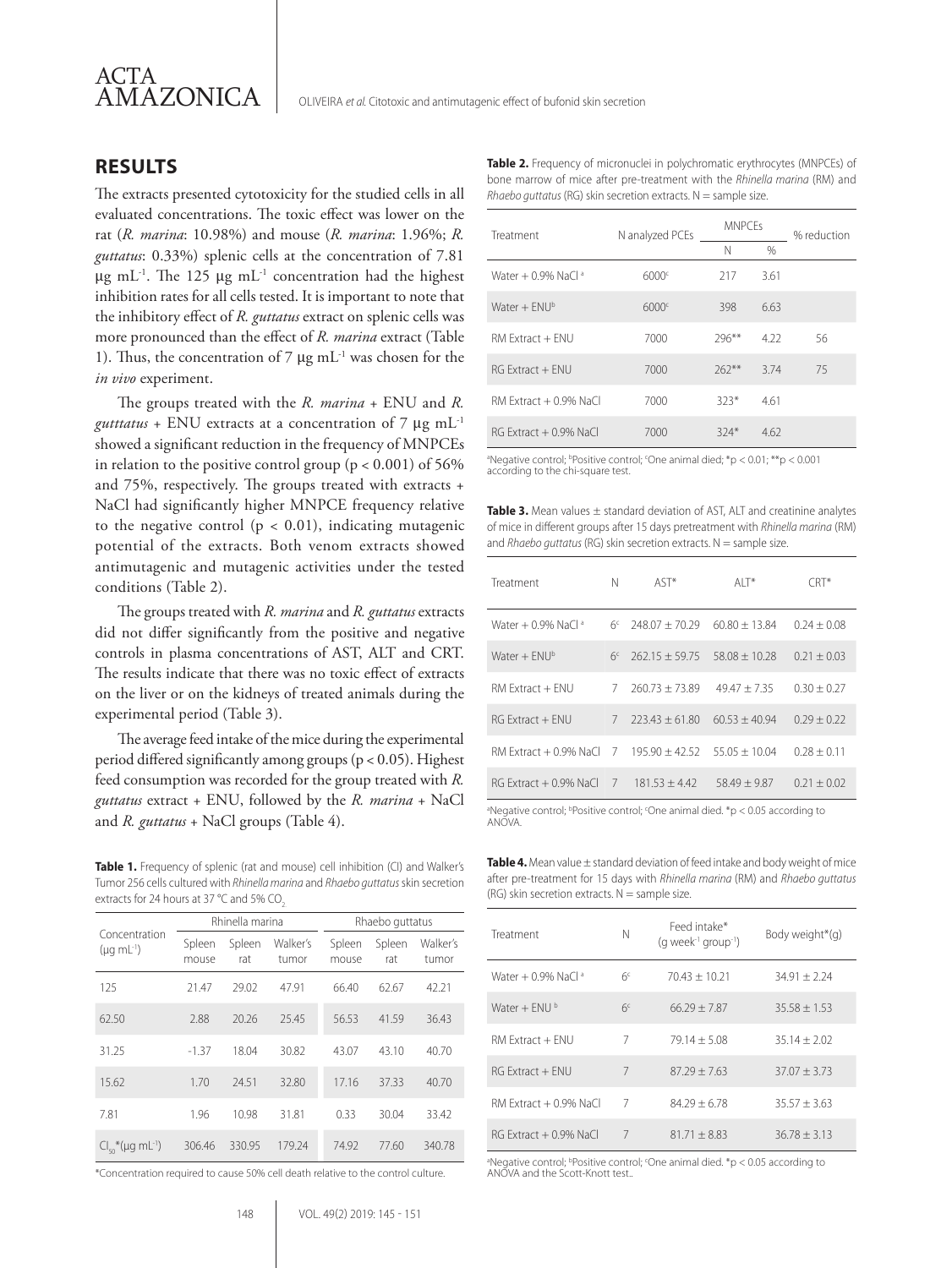

## **DISCUSSION**

Previous *in vitro* analyses have already demonstrated a multiplicity of bufadienolides of *R. marina* and *R. guttatus* with cytotoxic potential. The cytotoxicity of the skin secretion extracts of both species was observed in a variety of tumor cell lines, such as leukemia (HL-60), colon carcinoma (HCT-116), ovarian carcinoma (OVCAR-8), human breast cancer (MDA-MB-231, MCF-7) and normal cells (PBMC) using colorimetric MTT assay (Ferreira *et al*. 2013; Sciani *et al*. 2013). Our results corroborate these previous studies by indicating a potent cytotoxic activity of the skin secretion extracts of *R. marina* and *R. guttatus* in different tumor cell lines. This effect can be attributed to the presence of bufadienolides in the secretions (telocinobufagin, bufalin, marinobufagin and resibufogenin in *R. marina*, and marinobufagin in *R. guttatus* extract; Ferreira *et al.* 2013). The differences of our  $CI_{50}$  values in relation to those observed in other studies (Silva *et al*. 2004; Sciani *et al*. 2013; Ferreira *et al*. 2013; Schmeda-Hirschmann *et al*. 2014, 2016) likely reflects the morphological differences of the tumor types tested (Sciani *et al*. 2013; Ferreira *et al*. 2013).

Isolated bufalin had an antiangiogenic effect, potently inhibiting the proliferation and formation of vascular endothelial cells by inhibiting the G2/M phase of the cell cycle (Lee *et al*. 1997). Bufalin was also observed to induce apoptosis (Watabe *et al*. 1998; Han *et al*. 2007), mitochondrial dysfunction and increase radiosensitivity in glioblastoma cells (Zhang *et al.* 2017) and to reverse acquired resistance to antineoplastic agents (Sun *et al*. 2017).Marinobufagin showed cytotoxic activity in tests with four tumor cell lines (HL-60, HCT-116, OVCAR-8 and SF-295), as well as toxicity, cytotoxicity and genotoxicity in the root meristem of *Allium cepa*, through changes in root growth, inhibition of mitotic index, and chromosomal aberrations (Machado *et al*. 2018).

The action mechanism of the cytotoxic effect of bufadienolides on tumor cells, remain unknown in many cases (Gao *et al*. 2011). Bufadienolides of *Bufo melanostictus* showed cytotoxicity in U937 non-tumor cells ( $CI_{50}$  55000-66200 μg mL<sup>-1</sup>) and K562 leukemic cells (CI<sub>50</sub> 8100-92200 μg mL<sup>-1</sup>), antiproliferative action and apoptosis induction, with G1 cell cycle stoppage (Giri *et al*. 2006). These contrasting results point to different mechanisms for cytotoxicity induction by bufadienolides, via lytic activity in cell membrane or by carrying out apoptosis (Rodríguez *et al.* 2017). The lack of hemolytic activity of bufadienolides against mouse erythrocytes, even at doses as high as 50  $\mu$ g mL<sup>-1</sup>, suggests that these compounds cause apoptosis without disruption of the cell membrane (Cunha-Filho *et al*. 2010). However, the *Rhaebo guttatus* extract induced cell membrane disruption of human erythrocytes, indicating hemolytic potential (Ferreira *et al*. 2013). Further studies are needed to elucidate the action mechanisms of different bufadienolides in anticancer research.

The mutagenic potential of the skin secretion of *R. marina* and *R. guttatus* was indicated by the increase of MNPCEs in the groups treated only with the extracts. Chan Su (an extract of skin secretion of *Bufo bufo gargarizans*) showed genotoxic effects *in vitro* on tumor cells (MCF-7, A-549 and Jurkat T) through an increase in chromosomal damage and formation of micronuclei, but not on peripheral blood mononuclear cells (PBMCs) (Lee *et al*. 2017). The antimutagenic and mutagenic effects of the extracts depends on their chemical profile, which varies according to species origin, diet and environmental factors (Gao *et al*. 2010; Ferreira *et al*. 2013).

In contrast to *in vitro* toxicity and genotoxic potential *in vivo*, biochemical analyzes of AST, ALT and CRT in serum did not demonstrate liver and kidney damage in treated animals. Also, no tendency of weight loss was observed in the test animals treated with *R. marina* and *R. guttatus* skin extracts during 15 days, suggesting that there was no direct toxic effect at the implemented doses. Overall, the animals showed no signs of toxicity effects of the skin secretion extracts during the whole treatment period. Future studies should focus on the analysis of compounds isolated from the extracts in order to identify which molecules act as possible chemoprotective agents in preventing carcinogenesis.

## **CONCLUSIONS**

The crude extracts of parotoid gland secretion of *Rhinella marina* and *Rhaebo guttatus* showed pronounced toxic effects on Walker 256 Tumor cells and splenic mouse and rat cells, regardless of the dosage used. The micronucleus test revealed antimutagenic and mutagenic effects of the two extracts. There was no hepatic or renal damage in treated animals as observed via biochemical analysis of AST, ALT and CRT in serum. Due to the absence in the literature of antigenotoxicity studies involving these extracts, it is emphasized that our results are unprecedented in the mutagenesis area. Under the performed conditions, the results show a protective effect of *R. marina* and *R. guttatus* extracts against chemically induced damage to the DNA.

## **ACKNOWLEDGMENTS**

The authors acknowledge Universidade Federal de Mato Grosso – UFMT.

### **REFERENCES**

- Albiero, L.R.; Nery, E.F.; Dalazan, J.C.; Kelly, T.O.; Pereira, L.; Sinhorin, V.D.G.; Kaneno, R.; Castoldi, L. 2016. Ethanolic extracts of *Copaifera multijuga* inhibits the subcutaneous growth of Ehrlich carcionoma in Swiss mice. *Journal of Pharmacy and Biological Sciences*, 11: 30-38.
- Amereh, Z.; Hatami, N.; Shirazi, F. H.; Gholami, S.; Hossein, S. H.; Noubarani, M.; *et a*l. 2017. Cancer chemoprevention by oleaster (*Elaeagnus angustifoli L*.) fruit extract in a model of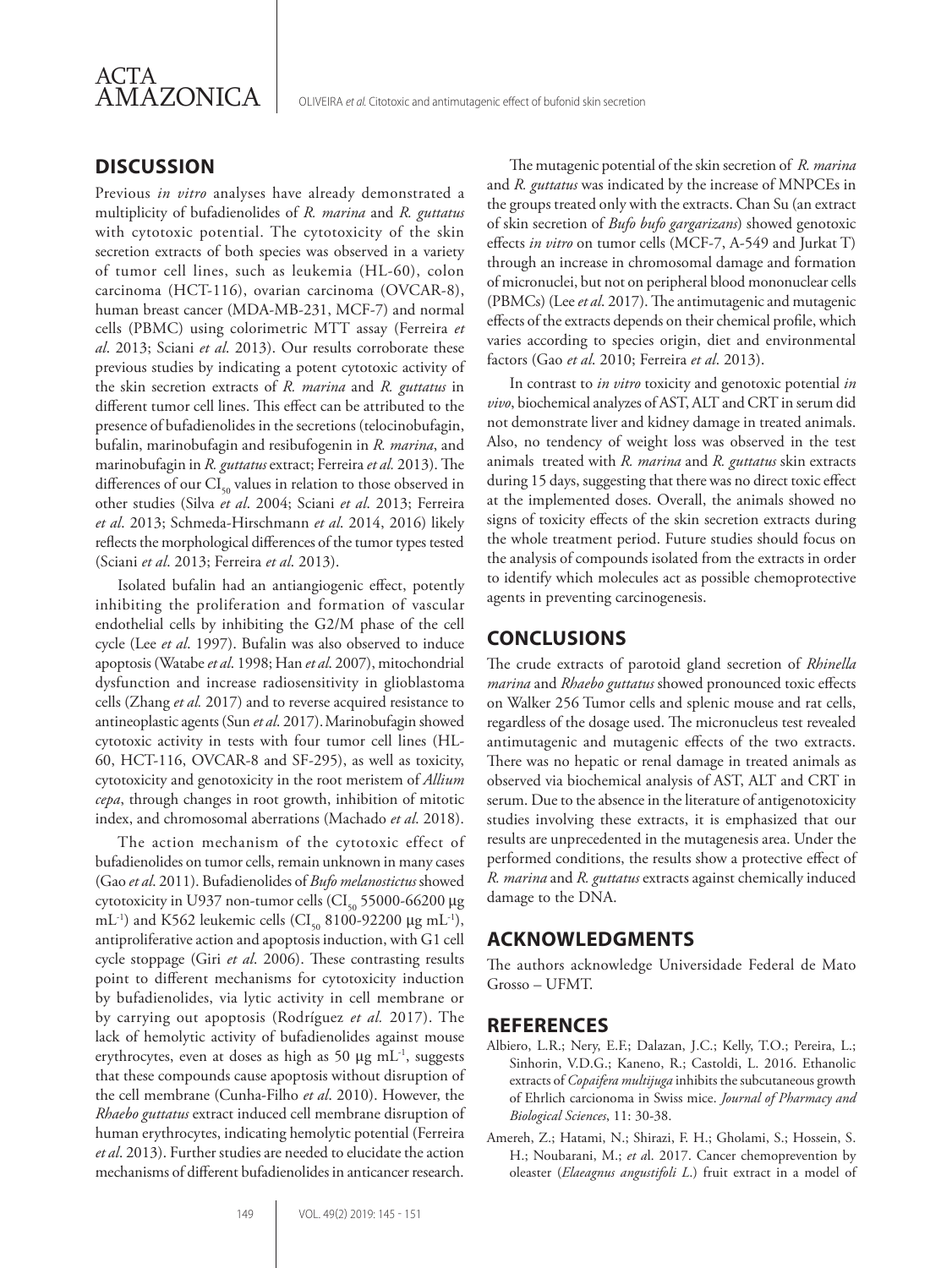hepatocellular carcinoma induced by diethylnitrosamine in rats. *Excli Journal*, 6: 1046-1056.

ACTA

AMAZONICA

- AMPHIBIAWEB, 2016. Information on amphibian biology and conservation. University of California, Berkeley, CA, USA. (http://amphibiaweb.org). Accessed on 20 Sept 2016.
- Bagrov, A.Y.; Shapiro, J.I.; Fedora, O.F. 2009. Endogenous cardiotonic steroids: physiology, pharmacology, and novel therapeutic targets. *Pharmacological reviews*, 61: 9–38.
- Banfi, F.F.; Guedes, K.S.; Andrighetti, C.R.; Aguiar, A.C.; Debiasi, B.W.; Noronha, J.C.; *et al*. 2016. Antiplasmodial and cytotoxic activities of toad venoms from southern Amazon, Brazil. *The Korean Journal of Parasitology*, 54: 415-421.
- Banuls, L.M.Y.; Urban, E.; Glbcke, M.; Dufrasne, F.; Kopp, B.; Kiss, R.; Zehl, M. 2013. Structure–activity relationship analysis of bufadienolide-induced *in vitro* growth inhibitory effects on mouse and human cancer cells. *Journal of Natural Products,* 76: 1078–1084.
- Calvete, J.J. 2009. Venomics: Digging into the evolution of venomous systems and learning to twist nature to fight pathology. *Journal of Proteomics,* 72: 121-126.
- Chen, L.; Mai, W.M.; Chen, M.; Hu, J.; Zhuo, Z.; Lei, X.; *et al.* 2017. Arenobufagin inhibits prostate cancer epithelialmesenchymal transition and metastasis by down-regulating β-catenin. *Pharmacological Research*, 123: 130-142.
- Cragg, G.M.; Newman, D.J. 2005. Plants as a source of anti-cancer agents. *Ethnopharmacology*, 100: 72–79.
- Cunha-Filho, G.A.; Resck, I.S.; Cavalcanti, B.C.; Pessoa, C.O.; Moraes, M.O.; Ferreira, J.R.; Rodrigues, F.A.; dos Santos, M.L. 2010. Cytotoxic profile of natural and some modified bufadienolides from toad *Rhinella schneideri* parotoid gland secretion. *Toxicon,* 56: 339–348.
- Cunha-Filho, G.A.; Schwartz, C.A.; Resck, I.S.; Murta, M.M.; Lemos, S.S.; Castro, M.S.; *et al*. 2005. Antimicrobial activity of the bufadienolides marinobufagin and telocinobufagin isolated as major components from skin secretion of the *Bufo rubescens*. *Toxicon,* 45: 777–782.
- Colquhoun, A.; Schumacher, R.I. 2001. *y*-Linolenic acid and eicosapentaenoic acid induce modications in mitochondrial metabolism, reactive oxygen species generation, lipid peroxidation and apoptosis in Walker 256 rat carcinosarcoma cells. *Biochimica et Biophysica Acta,* 1533: 207-219.
- Emam, H.; Refaat, A.; Jawaid, P.; Rehman, M.; Li, P.; Zhao, Q.; Kondo, T. 2017. Hyperthermia and radiation reduce the toxic side-effects of bufadienolides for cancer therapy. *Oncology Letters,*  14: 1035-1040.
- Fatibello-Filho, O.; Vieira, I.C. 2003. Determinação de paracetamol em produtos farmacêuticos usando um biossensor de pasta de carbono modificado com extrato bruto de abobrinha (*Cucurbita pepo*). *Quimica Nova*, 26: 39-43.
- Favreau, P.; Menin, L.; Michalet, S.; Perret, F.; Cheneval, O.; Stocklin, M.; Bulet, P.; Stocklin, R. 2006. Mass spectrometry strategies from venom mapping and peptide sequencing from crude venoms: Case applications with single arthropod specimen. *Toxicon*, 47: 676-687.
- Ferreira, P.M.P.; Lima, D.J.B.; Debiasi, B.W.; Soares, B.M.; Machado, K.C.; Noronha, J.C.; Rodrigues, D.J.; Sinhorin, A.P.; Pessoa, C.; Vieira Júnior, G.M. 2013. Antiproliferative activity of *Rhinella marina* and *Rhaebo guttatus* venom extracts from Southern Amazon. *Toxicon*, 72: 43–51.
- Frost, D.R. 2015. Amphibian Species of the World: an Online Reference. (http://research.amnh.org/herpetology/amphibia/ index.html). Accessed on 20 Jul 2015.
- Fukumasu, H.; Latorre, A.O.; Bracci, N.; Gorniak, S.L.; Dagli, M.L.Z. 2008. Fitoterápicos e potenciais interações medicamentosas na terapia do câncer. *Revista Brasileira de Toxicologia*, 21: 49-59.
- Gao, H.; Zehl, M.; Leitner, A.; Wu, X.; Zhimin, W.; Kopp, B. 2010. Comparison of toad venoms from different Bufo species by HPLC and LCDAD-MS/MS. *Journal of Ethnopharmacology,*  131: 368–376.
- Gao, H.; Popescu, R.; Kopp, B.; Wang, Z. 2011. Bufadienolides and their antitumor activity. *Natural Product Reports,* 28: 953–969.
- Giri, B.; Gomes, A.; Sahaa, A.; Debnath, A.; Biswas, A.K.; Dasgupta, S.C.; Gomes, A. 2006. Antiproliferative, cytotoxic and apoptogenic activity of Indian toad (*Bufo melanostictus*, Schneider) skin extract on U937 and K562 cells. *Toxicon,* 48: 388–400.
- Han, K.Q.; Huang, G.; Gu, W.G.; Su, Y.H.; Huang, X.Q.; Ling, C.Q. 2007. Anti-tumor activities and apoptosis-regulated mechanisms of bufalin on the orthotopic transplantation tumor model of human hepatocellular carcinoma in nude mice. *World Journal Gastroenterology,* 28: 3374-3379.
- Ji, D.; Liang, Z.; Liu, G.; Zhao, G.; Fang, J. 2017. Bufalin attenuates cancer-induced pain and bone destruction in a model of bone cancer. *Naunyn-Schmiedeberg's Archives of Pharmacology*, 390: 1211-1219.
- Kuo, T.H.; Su, C.R.; Liou, M.J.; Wu, T.S. 2008. Cytotoxic principles and *α*-pyrone ring-opening derivatives of bufadienolides from *Kalanchoe hybrida*. *Tetrahedron*, 64: 3392-3396.
- Lee, D.Y.; Yasuda, M.; Yamamoto, T.; Yoshida, T.; Kuroiwa, Y. 1997. Bufalin inhibits endothelial cell proliferation and angiogenesis *in vitro*. *Life Sciences,* 60: 127-134.
- Lee, S.; Lee, Y.; Choi, J.C.; Han, K.S.; Chung, H.W. 2017. Cytogenotoxic effects of the ethanol extract of ChanSu, a traditional Chinese medicine, in human cancer cell lines. *Journal of Ethnopharmacology*, 152: 372–376.
- Li, M.; Wu, S.; Liu, Z. 2012. Arenobufagin, a bufadienolide compound from toad venom, inhibits VEGF-mediated angiogenesis through suppression of VEGFR-2 signaling pathway. *Biochemical Pharmacology*, 83: 1251–1260.
- MacGregor, J.T.; Heddle, J.A.; Hite, M.; Margolina, B.H.; Ramel, C.; Salamone, M.F.; Tice, R.R.; Wild, D. 1987. Guidelines for the conduct of micronucleus assays in mammalian bone marrow erytrocytes. *Mutation Research,* 189: 103-112.
- Machado, K.C.; Sousa, L.Q.; Lima, D.J.B.; Soares, B.M.; Cavalcanti B.C.; Maranhão, S.S.; *et al*. 2018. Marinobufagin, a molecule from skin secretionous frogs, causes biochemical, morphological and cell cycle changes in human neoplasms and vegetal cells. *Toxicology Letters,* 285: 121-131.